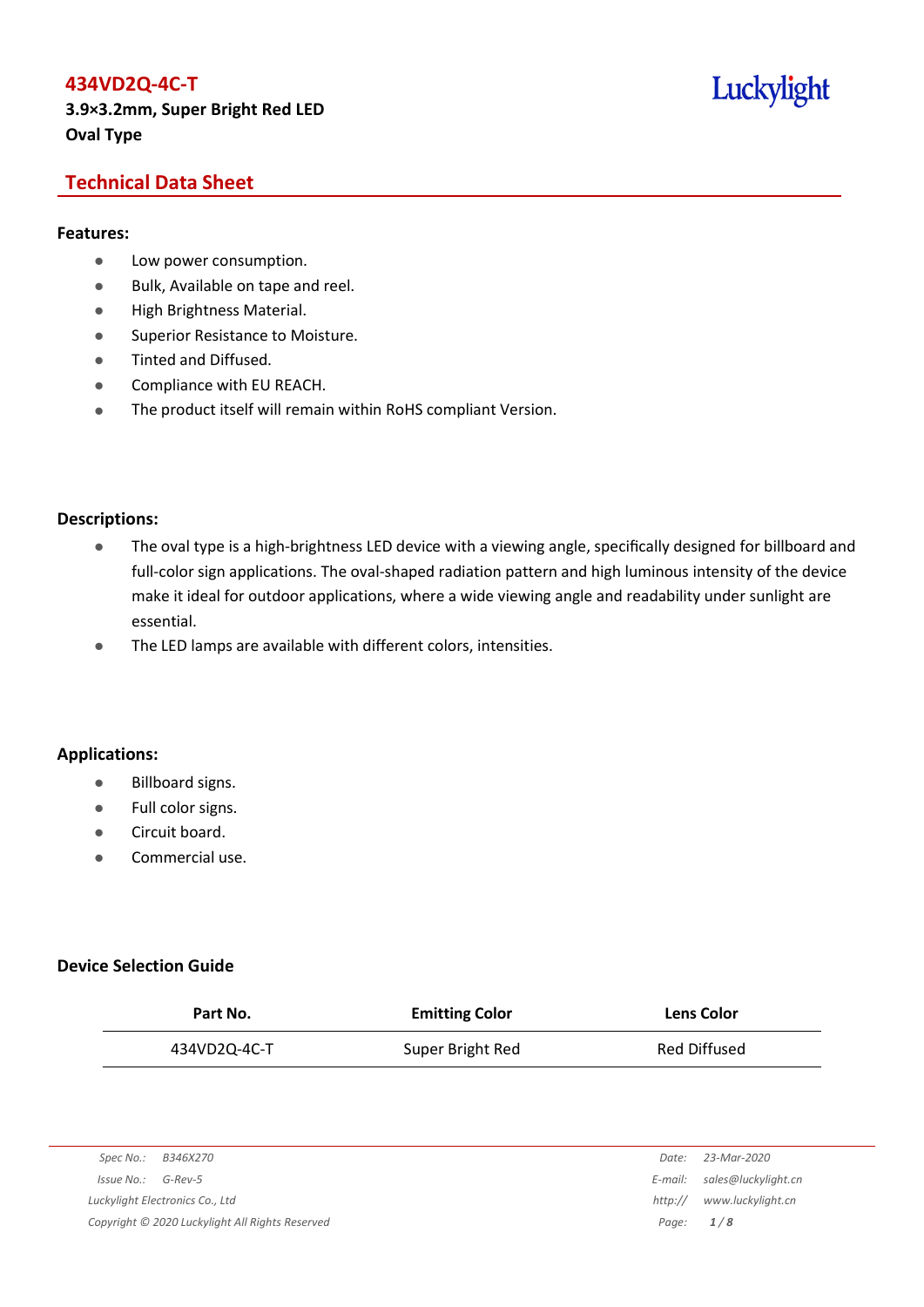**3.9×3.2mm, Super Bright Red LED Oval Type**

# **Technical Data Sheet**

**Package Dimension:**







**Polarity**



#### *Notes:*

*1. All dimensions are in millimeters (inches).*

*2. Tolerance is ± 0.25 mm (.010″) unless otherwise noted.*

*3. Protruded resin under flange is 1.00mm (.039″) max.*

 $Luckylight~Electronics~Co.,~Ltd$ 

*Copyright © 2020 Luckylight All Rights Reserved Page: 2 / 8*

| Spec No.:                                     | B346X270 | Date:   | 23-Mar-2020                 |
|-----------------------------------------------|----------|---------|-----------------------------|
| 'ssue No.:                                    | G-Rev-5  |         | E-mail: sales@luckylight.cn |
| ckylight Electronics Co., Ltd                 |          | http:// | www.luckylight.cn           |
| pyright © 2020 Luckylight All Rights Reserved |          |         | Page: $2/8$                 |

Luckylight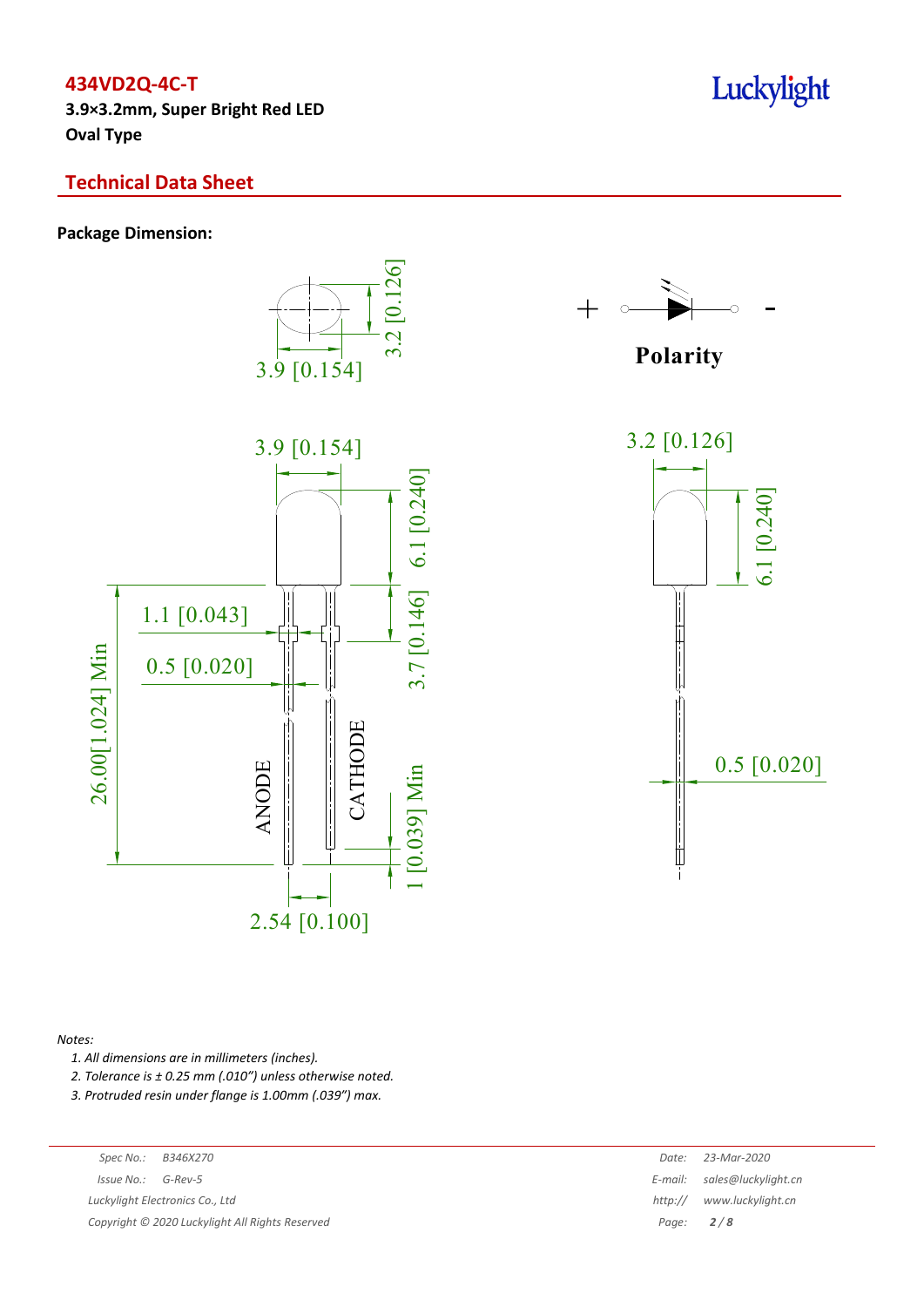**3.9×3.2mm, Super Bright Red LED Oval Type**

# Luckylight

# **Technical Data Sheet**

### **Absolute Maximum Ratings at Ta=25**℃

| <b>Parameters</b>                  | Symbol                       | Max.                                 | Unit |  |
|------------------------------------|------------------------------|--------------------------------------|------|--|
| Power Dissipation                  | $P_{d}$                      | 60                                   | mW   |  |
| Peak Forward Current (a)           | $I_{FP}$                     | 100                                  | mA   |  |
| DC Forward Current (b)             | ΙF                           | 25                                   | mA   |  |
| Reverse Voltage                    | $V_{R}$                      | 5                                    | V    |  |
| <b>Operating Temperature Range</b> | ${\mathsf T}_{\textsf{opr}}$ | -40 $^{\circ}$ C to +80 $^{\circ}$ C |      |  |
| Storage Temperature Range          | ${\mathsf T}_{\textsf{stg}}$ | -40 $\degree$ C to +85 $\degree$ C   |      |  |
| <b>Soldering Temperature</b>       | ${\mathsf T}_{\textsf{sld}}$ | 260℃ for 5 Seconds                   |      |  |

*Notes:*

*a. Derate linearly as shown in derating curve.*

*b. Duty Factor = 10%, Frequency = 1 kHz.*

### **Electrical Optical Characteristics at Ta=25**℃

| <b>Parameters</b>                  | Symbol               | Min.  | Typ. | Max. | Unit | <b>Test Condition</b> |  |
|------------------------------------|----------------------|-------|------|------|------|-----------------------|--|
| Luminous Intensity (a)             | I٧                   | 780   | 1300 |      | mcd  | $IF = 20mA$           |  |
|                                    | X                    | $---$ | 110  | ---  |      |                       |  |
| Viewing Angle <sup>(b)</sup>       | $2\theta_{1/2}$<br>γ | ---   | 40   |      | deg. | $IF = 20mA$           |  |
| Peak Emission Wavelength           | λp                   |       | 632  |      | nm   | $IF = 20mA$           |  |
| Dominant Wavelength <sup>(c)</sup> | λd                   | ---   | 624  |      | nm   | $IF = 20mA$           |  |
| Spectral Line Half-Width           | $Λ$ λ                | ---   | 25   |      | nm   | $IF = 20mA$           |  |
| <b>Forward Voltage</b>             | VF                   | 1.6   | 2.0  | 2.4  | v    | $IF = 20mA$           |  |
| <b>Reverse Current</b>             | IR                   |       |      | 10   | μA   | $VR=5V$               |  |

*Notes:*

a. Luminous intensity is measured with a light sensor and filter combination that approximates the CIE eye-response curve. The Iv guarantee *must be included with ±15% testing tolerance.*

*b. 2θ1/2 is the o-axis angle where the luminous intensity is 1⁄2 the peak intensity.*

c. The dominant wavelength ( $\lambda$ d) is derived from the CIE chromaticity diagram and represents the single wavelength which defines the color *of the device.*

|                       | Spec No.: B346X270                              | Date:       | 23-Mar-2020                 |
|-----------------------|-------------------------------------------------|-------------|-----------------------------|
| $Is sue No.: G-Rev-5$ |                                                 |             | E-mail: sales@luckylight.cn |
|                       | Luckylight Electronics Co., Ltd                 | http://     | www.luckylight.cn           |
|                       | Copyright © 2020 Luckylight All Rights Reserved | Page: $3/8$ |                             |
|                       |                                                 |             |                             |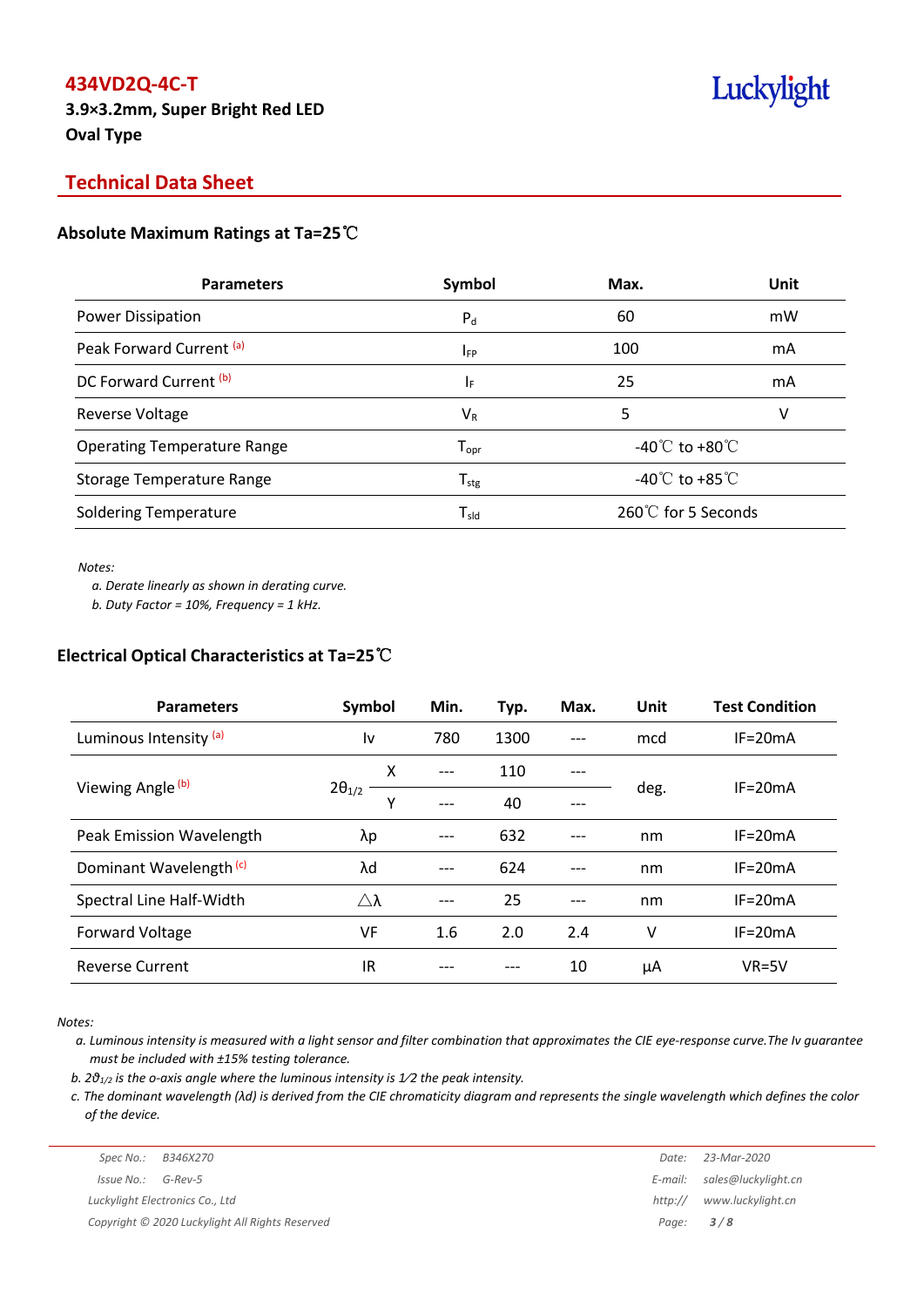**3.9×3.2mm, Super Bright Red LED Oval Type**

# **Technical Data Sheet**

# **Typical Electrical / Optical Characteristics Curves (25**℃ **Ambient Temperature Unless Otherwise Noted)**



Forward Current & Forward Voltage Ta=25℃ 50 Forward Current IF (mA) Forward Current IF (mA) 40 30 20 10 0 2.61.6 1.8 2.0 2.2 2.4 Forward Voltage VF (V)

Luminous Intensity & Forward Current





*Spec No.: B346X270 Date: 23-Mar-2020 Issue No.: G-Rev-5 E-mail: Alternative <i>E-mail: Alternative <i>E-mail: E-mail: Alternative <i>E-mail: E-mail: Alternative Alternative Alternative <i>E-mail: 1999 Luckylight Electronics Co., Ltd http:// www.luckylight.cn Copyright © 2020 Luckylight All Rights Reserved Page: 4 / 8*

| Date:  | 23-Mar-2020         |
|--------|---------------------|
| mail:  | sales@luckylight.cn |
| ttp:// | www.luckylight.cn   |
| Page:  | 4/8                 |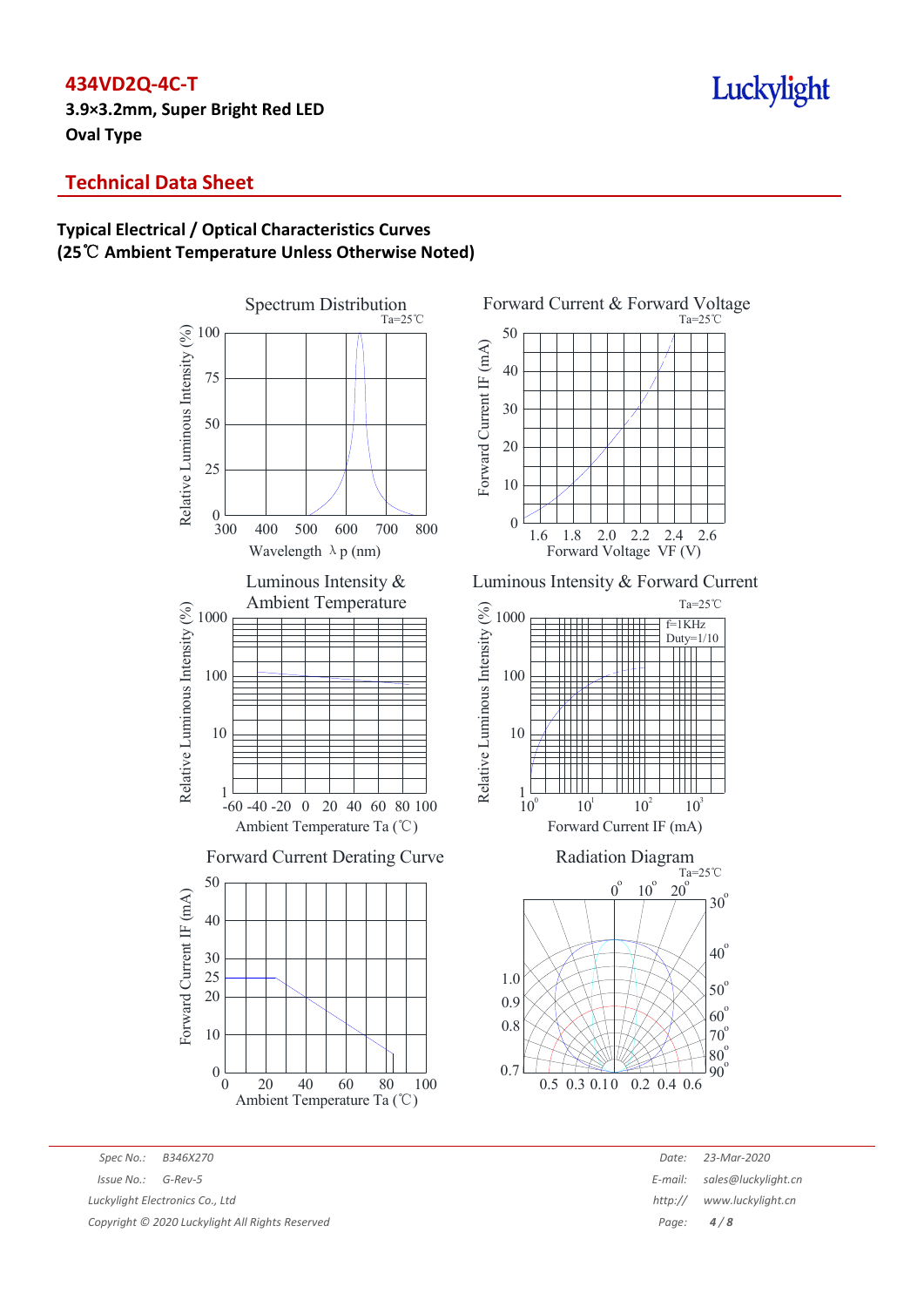**3.9×3.2mm, Super Bright Red LED Oval Type**

# Luckylight

# **Technical Data Sheet**

# **Packing & Label Specifications:**



Packing Quantity:

- a. 1000 PCS/bag.
- b. 12000 PCS/Inner Box.
- c. 6 Inner Boxes/Outside Box.

| Spec No.: B346X270                              | Date:   | 23-Mar-2020                 |
|-------------------------------------------------|---------|-----------------------------|
| $Issue No.: G-Rev-5$                            |         | E-mail: sales@luckylight.cn |
| Luckylight Electronics Co., Ltd                 | http:// | www.luckylight.cn           |
| Copyright © 2020 Luckylight All Rights Reserved |         | Page: $5/8$                 |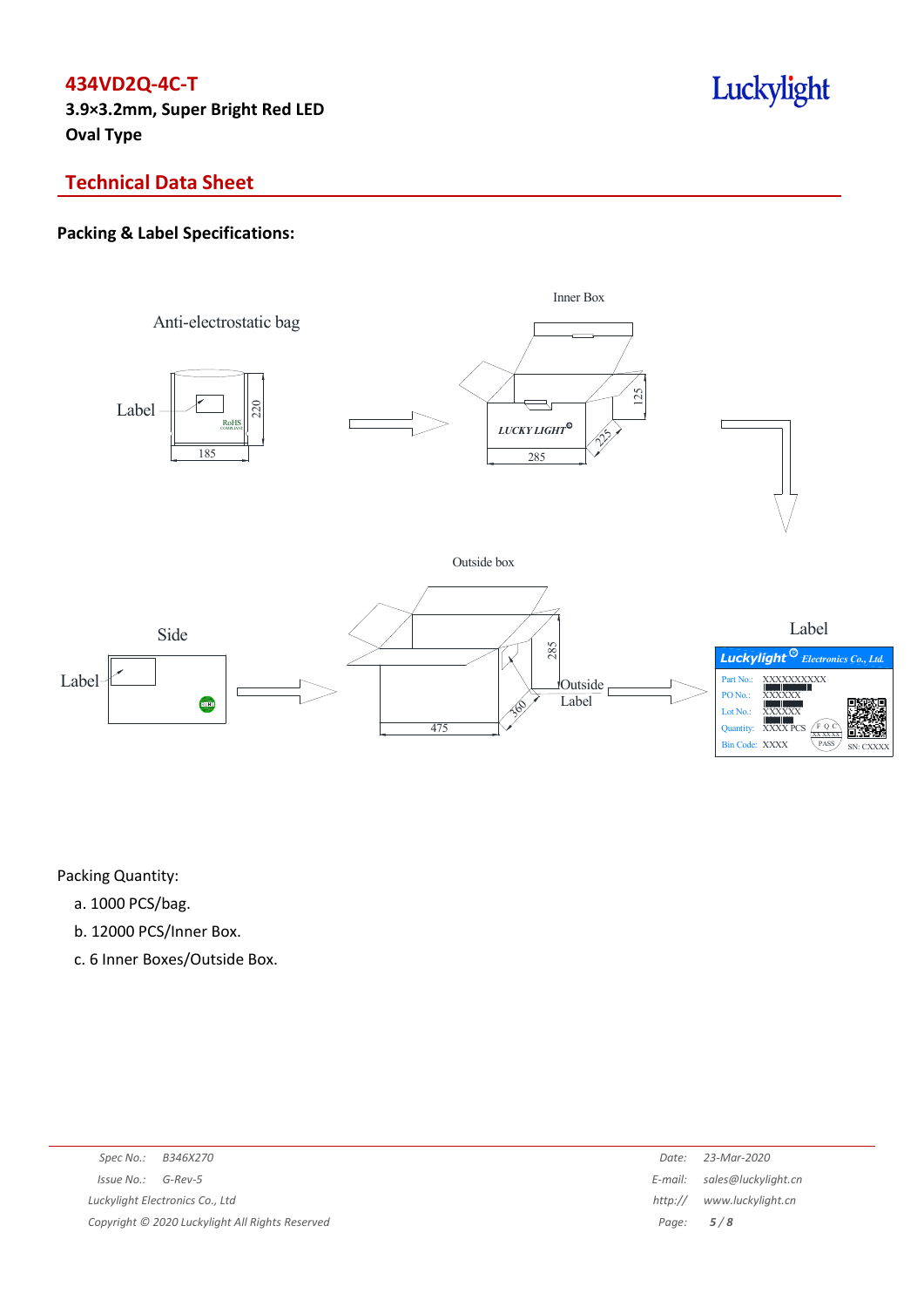# Luckylight

# **Technical Data Sheet**

## **CAUTIONS**

### 1. **Over-current-proof**

Customer must apply resistors for protection, otherwise slight voltage shift will cause big current change (Burn out will happen).

### 2. **Storage**

- 2.1 The LEDs should be stored at 30°C or less and 70%RH or less after being shipped from Luckylight and the storage life limits are 3 months. If the LEDs are stored for 3 months or more, they can be stored for a year in a sealed container with a nitrogen atmosphere and moisture absorbent material.
- 2.2 Please avoid rapid transitions in ambient temperature, especially, in high humidity environments where condensation can occur.

### 3. **Cleaning**

Use alcohol-based cleaning solvents such as isopropyl alcohol to clean the LEDs if necessary.

### 4. **Lead Forming & Assembly**

During lead forming, the leads should be bent at a point at least 1.6mm from the base of LED lens. Do not use the base of the lead frame as a fulcrum during forming. Lead forming must be done before soldering, at normal temperature. During assembly on PCB, use minimum clinch force possible to avoid excessive mechanical stress.

### 5. **Soldering**

When soldering, for Lamp without stopper type and must be leave a minimum of 3mm clearance from the base of the lens to the soldering point. Do not apply any external stress to the lead frame during soldering while the LED is at high temperature.

### Recommended soldering conditions:

|                | <b>Soldering Iron</b>               | <b>Wave Soldering</b>         |                                      |  |  |
|----------------|-------------------------------------|-------------------------------|--------------------------------------|--|--|
| Temperature    | $300^{\circ}$ C Max.<br>3 sec. Max. | Pre-heat<br>Pre-heat Time     | $100^{\circ}$ C Max.<br>60 sec. Max. |  |  |
| Soldering Time | (one time only)                     | Solder Wave<br>Soldering Time | $260^{\circ}$ C Max.<br>5 sec. Max.  |  |  |

*Note:*

a. Excessive soldering temperature and / or time might result in deformation of the LED lens or catastrophic failure of the LED.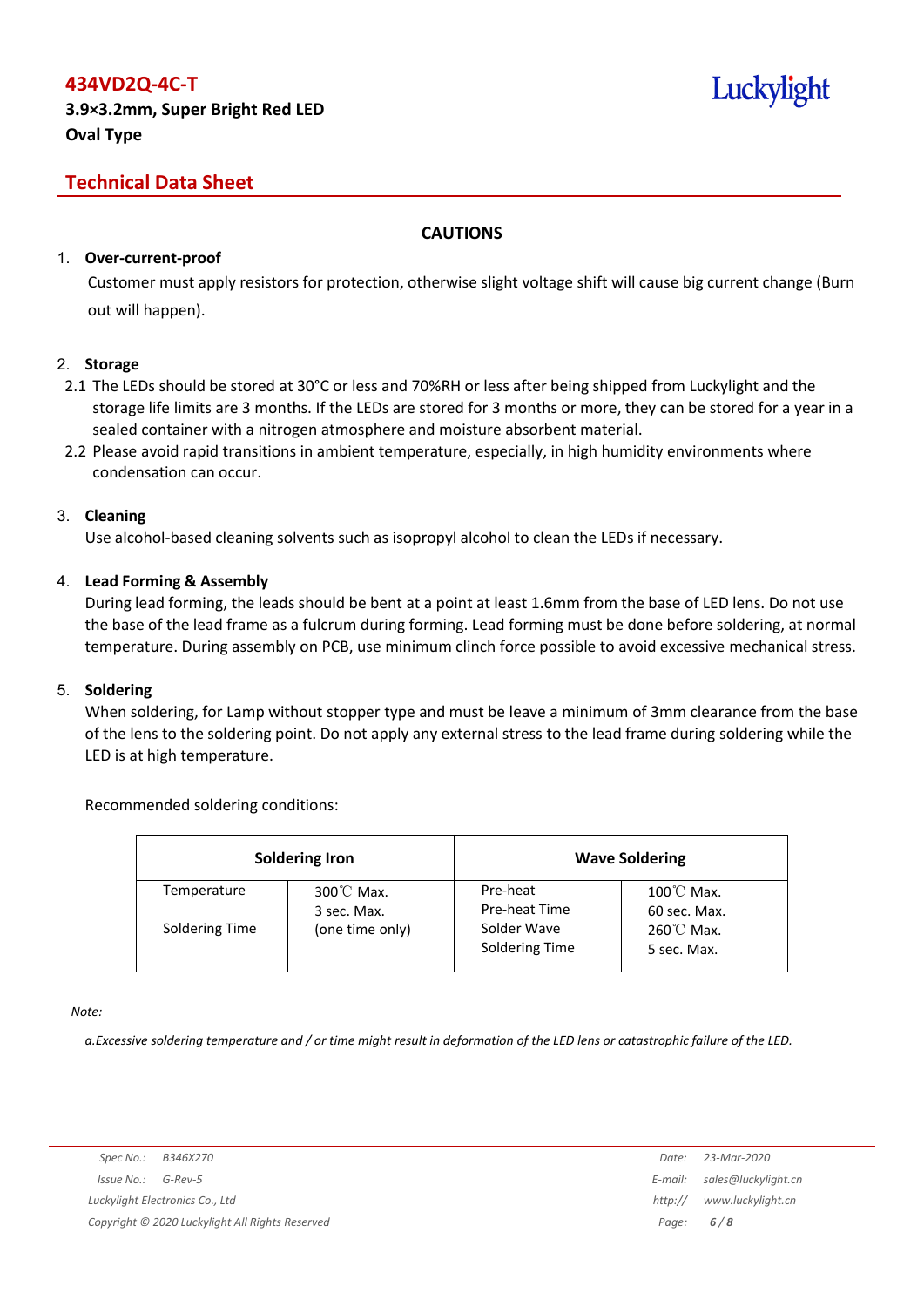**3.9×3.2mm, Super Bright Red LED Oval Type**

# Luckylight

## **Technical Data Sheet**

#### Recommended Wave Soldering Profiles



#### *Notes:*

a. Recommend pre-heat temperature of 105° C or less (as measured with a thermocouple attached to the LED pins) prior to immersion in the *solder wave with a maximum solder bath temperature of 260° C.*

*b.Peak wave soldering temperature between 245° C ~ 255°C for 3 sec (5 sec max).*

*c.Do not apply stress to the epoxy resin while the temperature is above 85°C.*

*d.Fixtures should not incur stress on the component when mounting and during soldering process.*

*e.SAC 305 solder alloy is recommended.*

*f.No more than one wave soldering pass.*

#### 6. **Drive Method**

An LED is a current-operated device. In order to ensure intensity uniformity on multiple LEDs connected in parallel in an application, it is recommended that a current limiting resistor be incorporated in the drive circuit, in series with each LED as shown in Circuit A below.

**Circuit model A** 

**Circuit model B** 





(A) Recommended circuit

(B) The brightness of each LED might appear different due to the differences in the I-V characteristics of those LEDs.

| Spec No.:  | B346X270                                        | Date:       | 23-Mar-2020                 |
|------------|-------------------------------------------------|-------------|-----------------------------|
| Issue No.: | G-Rev-5                                         |             | E-mail: sales@luckylight.cn |
|            | Luckylight Electronics Co., Ltd                 | http://     | www.luckylight.cn           |
|            | Copyright © 2020 Luckylight All Rights Reserved | Page: $7/8$ |                             |

| Date:   | 23-Mar-2020         |
|---------|---------------------|
| E-mail: | sales@luckylight.cn |
| http:// | www.luckylight.cn   |
| Page:   | 7/8                 |